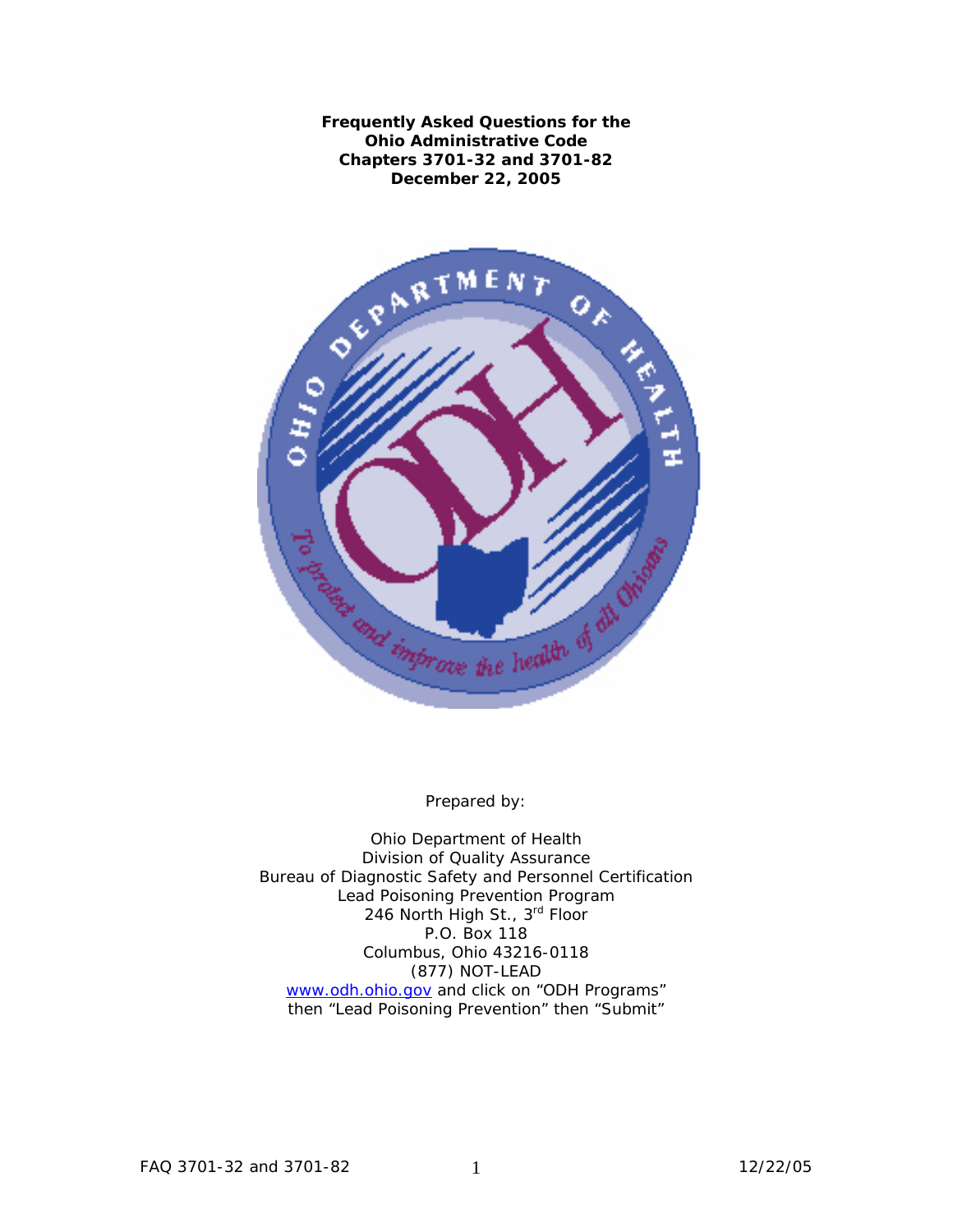# **Interpretative Guidance For Chapter 3701-32 and 3701-82 of the Ohio Administrative Code**

# **Table of Contents**

| Lead Risk Assessors/Inspectors/Clearance Technicians8 |
|-------------------------------------------------------|
| Lead Abatement Contractors/Workers/Project Designers9 |
|                                                       |
|                                                       |
|                                                       |
|                                                       |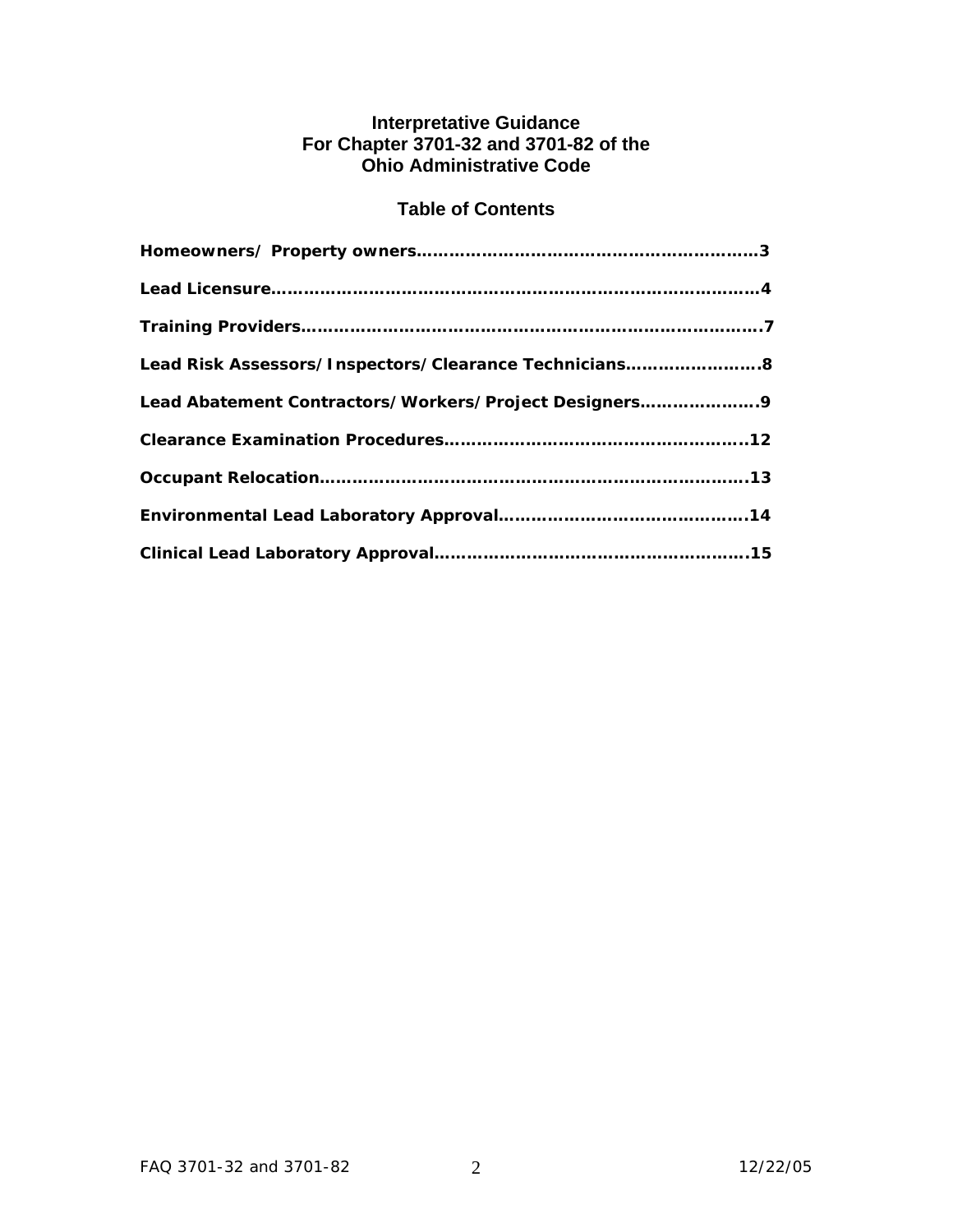# **Interpretative Guidance For Chapter 3701-32 and 3701-82 of the Ohio Administrative Code**

# **Homeowners/Property owners**

#### **1. I own, or am considering purchasing, a home constructed prior to 1978. Should I have the home tested for lead?**

 If the home was built prior to 1978, one option is to presume it has lead-based paint, take precautions when renovating and keep paint from becoming deteriorated. A second option is to hire a licensed [Lead Inspector](http://www.odh.ohio.gov/odhPrograms/dspc/lp_prev/lp_list1.aspx) or [Lead Risk Assessor](http://www.odh.ohio.gov/odhPrograms/dspc/lp_prev/lp_list1.aspx) to perform testing.

- A **Lead Inspection** involves testing all the painted surfaces to determine if they contain lead-based paint. The Lead Inspection report lists which surfaces contain lead-based paint. The testing can be performed either by using an XRF (X-Ray Fluorescence instrument) which uses x-rays to determine if there is lead-based paint, without damaging the painted surface, or paint chips can be removed and sent to an Ohio-approved environmental lead laboratory to determine if there is lead-based paint, but this damages the painted surface. Either a licensed Lead Inspector or licensed Lead Risk Assessor may perform a lead inspection.
- A **Lead Risk Assessment** involves inspecting the condition of the painted surfaces in the home, determining the occupant's use of the rooms, collecting dust samples to be tested for lead, and testing deteriorated paint (by XRF or paint chip analysis). A Risk Assessment report, which is compiled from this information, indicates the location and severity of lead hazards and suggests remedies for them. Only a licensed Lead Risk Assessor may perform a lead risk assessment.

# **2. I would like to have a paint chip from my home tested for lead. Where should I send the sample?**

You must submit paint chip samples to an [Ohio-approved Environmental Lead Laboratory](http://www.odh.ohio.gov/pdf/lp_lists/Envlist.PDF) for analysis.

# **3. I've just found out I have lead-based paint in my home, should I sell it or have all the paint removed?**

Lead-based paint is in many Ohio homes built prior to 1978. You can live safely in a home that has lead-based paint as long as certain precautions are taken. Contact th[e Lead Poisoning Prevention Program](http://www.odh.ohio.gov/odhPrograms/dspc/lp_prev/lp_prev1.aspx) at (877) NOT-LEAD for more information about lead safe methods, hiring a [Lead Abatement Contractor,](http://www.odh.ohio.gov/odhPrograms/dspc/lp_prev/lp_list1.aspx) and protecting your family from lead poisoning when you live in a home that contains lead-based paint.

**4. If I know I have lead-based paint on my property, am I required to use someone licensed to perform work that disturbs the lead-based paint?**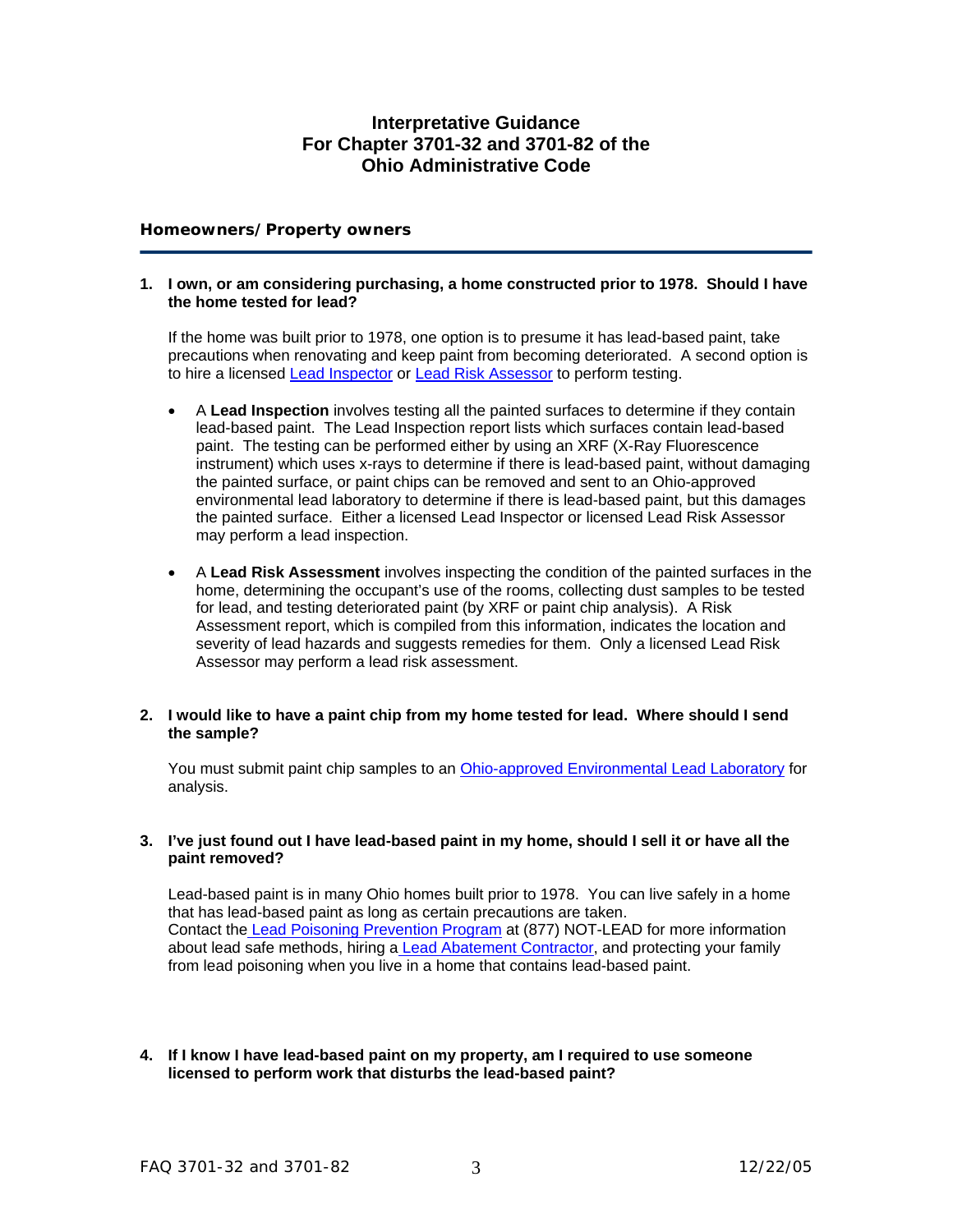Not necessarily. You are required to use a licensed lead abatement contractor or project designer in these situations:

- To work on a property that has been issued a lead hazard control order.
- **To prepare specifications for lead abatement.**
- For any work where lead abatement is intended either because federal rules require lead hazards must be abated or lead abatement is preferred by the owner or other funding source.

If none of these apply, you may perform the work yourself or hire someone not licensed, however, lead-safe methods should be used to protect your family from lead poisoning. Call the [Lead poisoning Prevention Program](http://www.odh.ohio.gov/odhPrograms/dspc/lp_prev/lp_prev1.aspx) at (877) NOT-LEAD for more information.

#### **5. The health department issued a lead hazard control order to the owner of a residential rental property. Must a licensed lead abatement contractor perform the work, or can the owner fix things himself?**

When a lead hazard control has been issued on a property, all the lead hazard control work must be performed by a licensed lead abatement contractor. Ohio Administrative Code rule 3701-32-03(13) specifically states, "No person shall… perform lead hazard control on a property at which a lead poisoned child has been identified, without holding a valid lead abatement contractor license, valid lead abatement project designer license, or valid lead abatement worker license."

# **6. As a landlord, I am required to distribute the pamphlet ["Protect Your Family From Lead](http://www.epa.gov/lead/leadprot.htm)  [in Your Home](http://www.epa.gov/lead/leadprot.htm)." and have the tenant sign a contract. Where can I obtain copies of this pamphlet?**

 You should contact the Government Printing office at (202) 512-1800 to order copies of the pamphlet, "[Protect Your Family From Lead in Your Home"](http://www.epa.gov/lead/leadprot.htm). The pamphlets are sold in packets of 50. You may also visit *U.S. EPA's Web site* to download a copy for free. The law allows black and white copies to be distributed in addition to an original printed pamphlet.

# **Lead Licensure**

**7. What organization regulates lead-based paint activities in the state of Ohio and is responsible for licensing individuals and approval of laboratories, training providers, training classes, and encapsulation products.**

The Ohio Department of Health, Division of Quality Assurance, Lead Poisoning Prevention [Program](http://www.odh.ohio.gov/odhPrograms/dspc/lp_prev/lp_prev1.aspx) under authority granted by [Chapter 3742](http://www.odh.ohio.gov/rules/final/finalRules.aspx) of the Ohio Revised Code and Chapters [3701-32](http://www.odh.ohio.gov/rules/final/f3701-32.aspx) and [3701-82](http://www.odh.ohio.gov/rules/final/f3701-82.aspx) of the Ohio Administrative Code.

# **8. Who must obtain a lead license?**

 Licenses are required for any person who performs a lead activity in a residential unit, child daycare facility or school.

# **9. What is a lead activity?**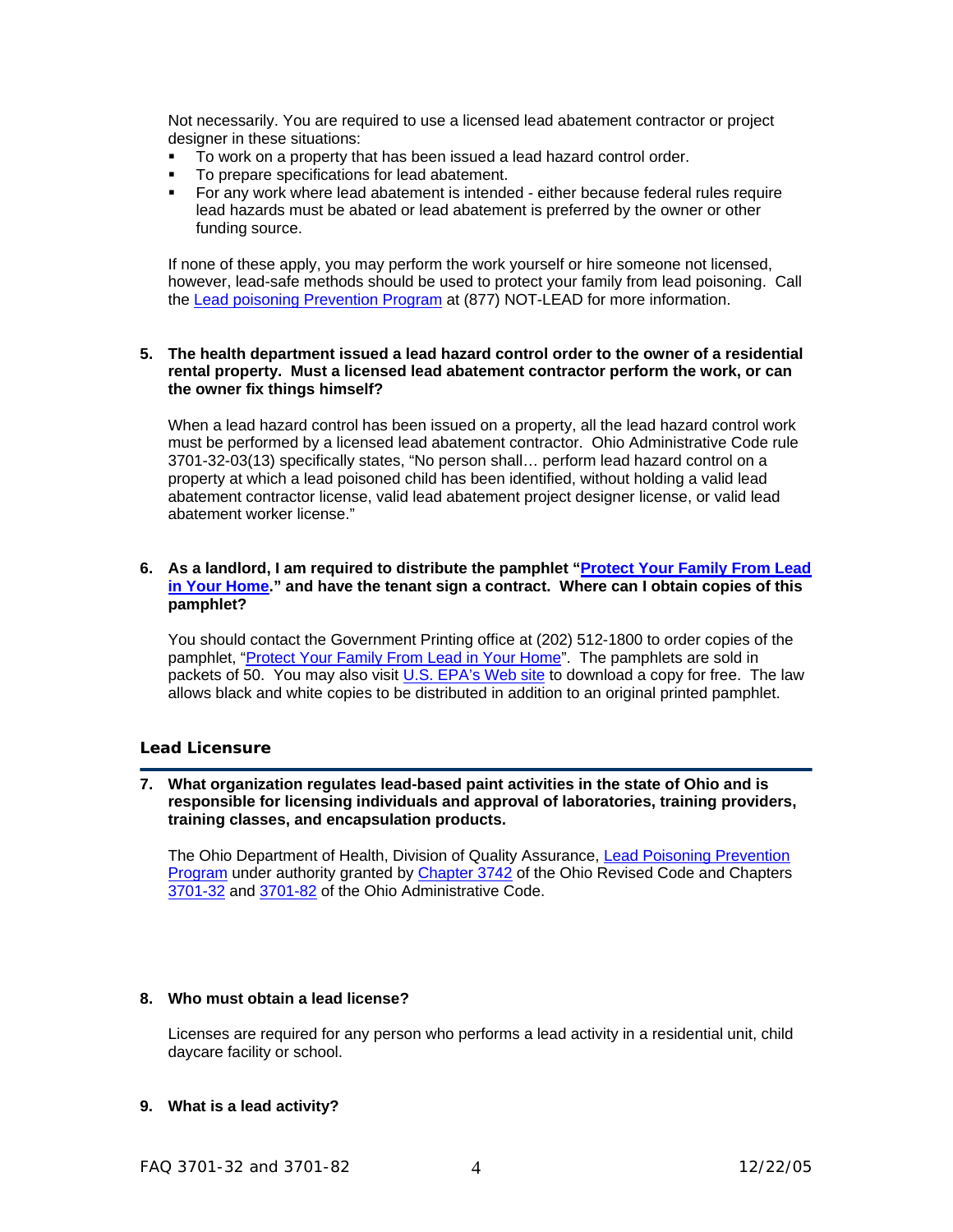Any aspect of a lead inspection, lead risk assessment, lead hazard screen risk assessment, clearance examination; or lead abatement.

# **10. How do I apply for a lead license?**

 Contact the [Lead Poisoning Prevention Program](http://www.odh.ohio.gov/odhPrograms/dspc/lp_prev/lp_prev1.aspx) at (877) 668-5323 or (614) 466-1450 and request an application or visit our Web site at the following link: [www.odh.ohio.gov](http://www.odh.ohio.gov/) and search for "Lead Poisoning Prevention." "Application for Lead Licensure" (HEA 5803) is available under "Forms."

# **11. What do I need to include in my application for licensing?**

The following must be submitted to the Lead Poisoning Prevention Program:

- 1) A completed application with an original signature.
- 2) A copy of the course completion certificate for the license sought or proof that he or she is a registered sanitarian, industrial hygienist, sanitarian-in-training, or industrial hygienistin-training.
- 3) Documentation of any required experience.
- 4) A check or money order made out to the "Treasurer, State of Ohio" in the amount listed on the application.

# **12. How long does it take to process my application for lead licensure?**

 Applications are generally processed within 2-3 weeks. You will be notified by mail when the program approves your application; you also will be notified if your application is incomplete. You may call the program to determine the status of your application at (877) 668-5323 or (614) 466-1450.

#### **13. What are the licensing and examination fees?**

| <b>Discipline</b>                | License Fee | <b>Examination Fee</b> |
|----------------------------------|-------------|------------------------|
| Lead Abatement Contractor*       | \$500       | \$70                   |
|                                  |             |                        |
| Lead Abatement Project Designer* | \$500       | \$70                   |
|                                  |             |                        |
| Lead Risk Assessor               | \$250       | \$70                   |
|                                  |             |                        |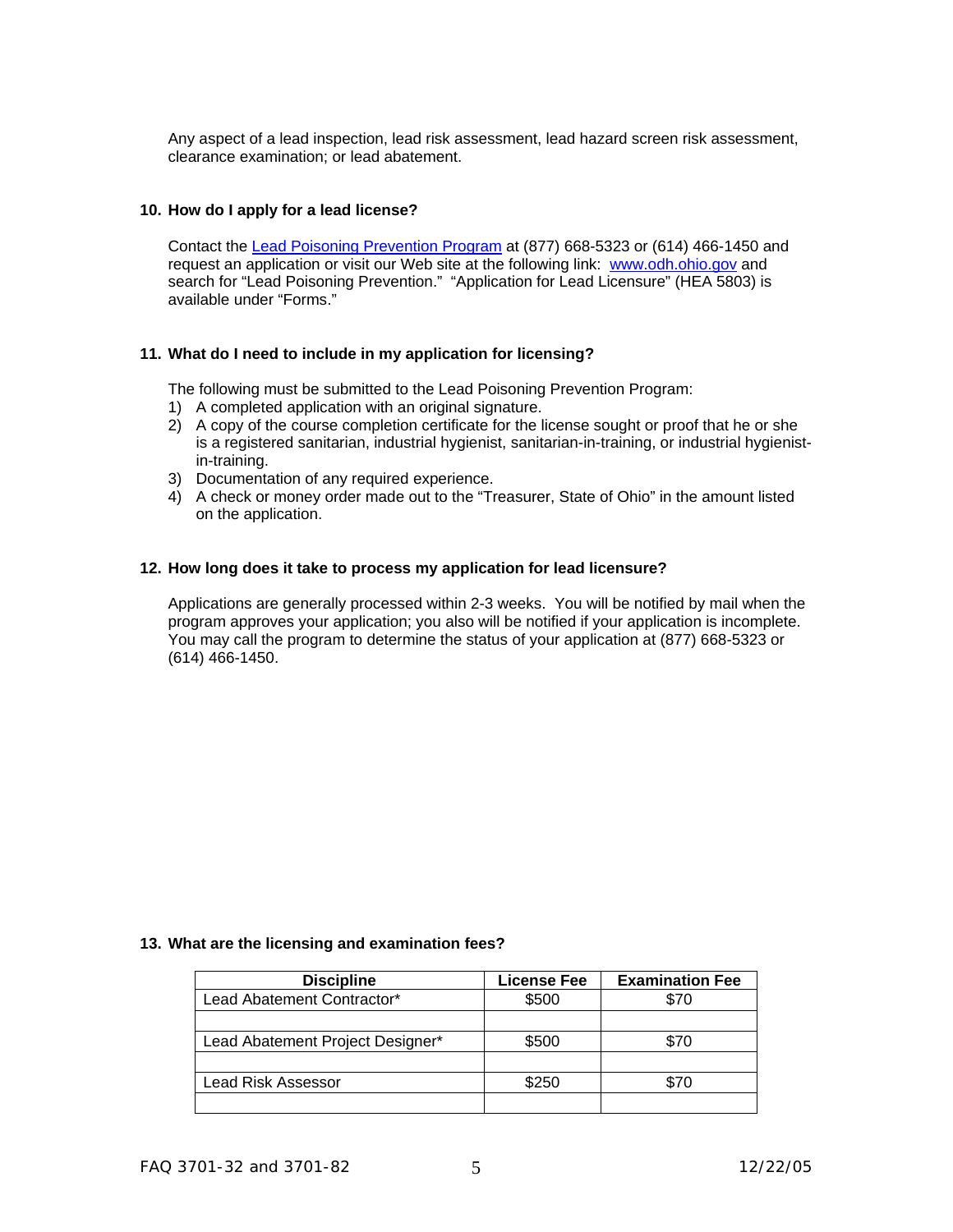| Lead Inspector               | \$250 |      |
|------------------------------|-------|------|
|                              |       |      |
| Lead Clearance Technician    | \$250 | \$70 |
|                              |       |      |
| <b>Lead Abatement Worker</b> | \$50  | \$50 |

\*The Project Designer and Contractor take the same exam.

# **14. How long is my license valid?**

 A license is valid for two years from the date of issuance with the exception of renewal applications received after the expiration date, which shall have a renewal date of two years from the expiration date of the previous license.

#### **15. Where do I take my third party exam?**

 Licensure examinations are given at test sites established by the third-party testing provider. Contact the Lead Poisoning Prevention Program at (877) 668-5323 or (614) 466-1450 for information about the examination procedure.

# **16. What training is necessary to be licensed in Ohio?**

 Only training from a training provider approved by the State of Ohio, director of health is acceptable for licensure in Ohio. A list of **[Ohio-approved lead training providers](http://www.odh.ohio.gov/odhPrograms/dspc/lp_prev/lp_list1.aspx)** is available on our Web site, [www.odh.ohio.gov](http://www.odh.ohio.gov/) and search for "Lead Poisoning Prevention", or by contacting the program at (877) 668-5323 or (614) 466-1450.

# **17. Is anyone exempt from taking Ohio lead training courses?**

 Registered sanitarians, sanitarians-in-training, certified industrial hygienists, and industrial hygienist-in-training are not required to take an *initial* training course. However, taking a training course is recommended to help prepare for the licensure exam. All licensees must take a *refresher* training course to qualify for renewal of their license.

# **18. Does a licensed lead risk assessor need to be a licensed lead inspector, also?**

No. A licensed lead risk assessor can perform all the activities of a lead inspector. **19. Will I be notified when it is time to renew my license?** 

Yes. About 60 days prior to expiration, a notice of expiration and a license renewal application will be mailed to the home address listed in your file. You are required to notify the Lead Poisoning Prevention Program within two weeks of changing your home address in order to keep our contact information current.

#### **20. Do I need to pass a third-party examination every two years to renew my license?**

No. The examination is only required for initial licensing.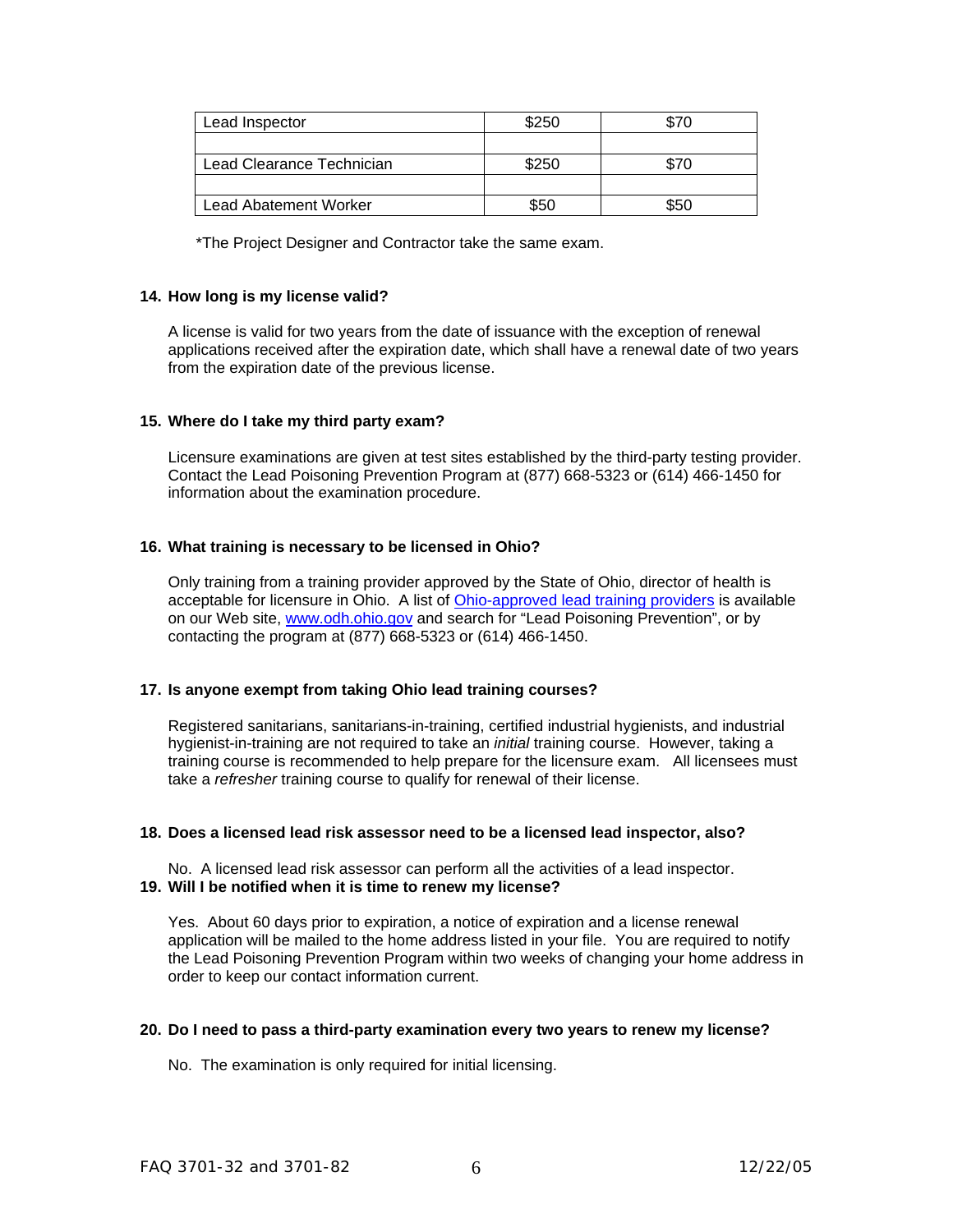# **21. How do I renew my license?**

 To renew your license, you must submit an application with an original signature, a copy of the refresher course completion certificate appropriate to that license, and the application fee.

#### **22. When must I take a refresher course?**

 With the exception of clearance technicians, a licensed person must take a refresher course within the second year of the two-year licensing period to avoid lapse in licensure. A clearance technician must take a refresher course every four years.

#### **23. What is the time frame for a person to take and pass the required test for licensure?**

 You have one year from the last day of attendance at the required training course to pass the third party examination. If you are exempt from the initial training requirements, you have one year from the date the Lead Poisoning Prevention Program approves your application to pass the examination.

# **24. How will license reciprocity be handled?**

 The Lead Poisoning Prevention Program evaluates reciprocity on a case-by-case basis. An individual currently licensed in another state must complete an application for the discipline requested and provide a copy of the *other* state license.

# **Training Providers**

# **25. How does an organization become an approved lead training provider?**

 The training provider application process is outlined in Ohio Administrative Code rule [3701-](http://www.odh.ohio.gov/rules/final/f3701-82.aspx) [82-01](http://www.odh.ohio.gov/rules/final/f3701-82.aspx) and [3701-32-16.](http://www.odh.ohio.gov/rules/final/f3701-32.aspx) A training provider's application must include:

- A separate application for each course for which the training provider is seeking approval.
- Training manuals (preferably based on the EPA model curriculum).
- A course agenda.
- A course test and answer key.
- Procedures for the hands-on activities.
- A recordkeeping and reporting plan.
- A quality control plan.
- Documentation of each Instructor's qualifications.
- A course completion certificate.

#### **26. What are the fees for training course approvals?**

 Training providers must submit \$750 for the core course, \$750 for each initial course and \$250 for each refresher course for which they are applying. Non-profit organizations are exempt from the application fee.

# **27. How long is a training provider approval valid?**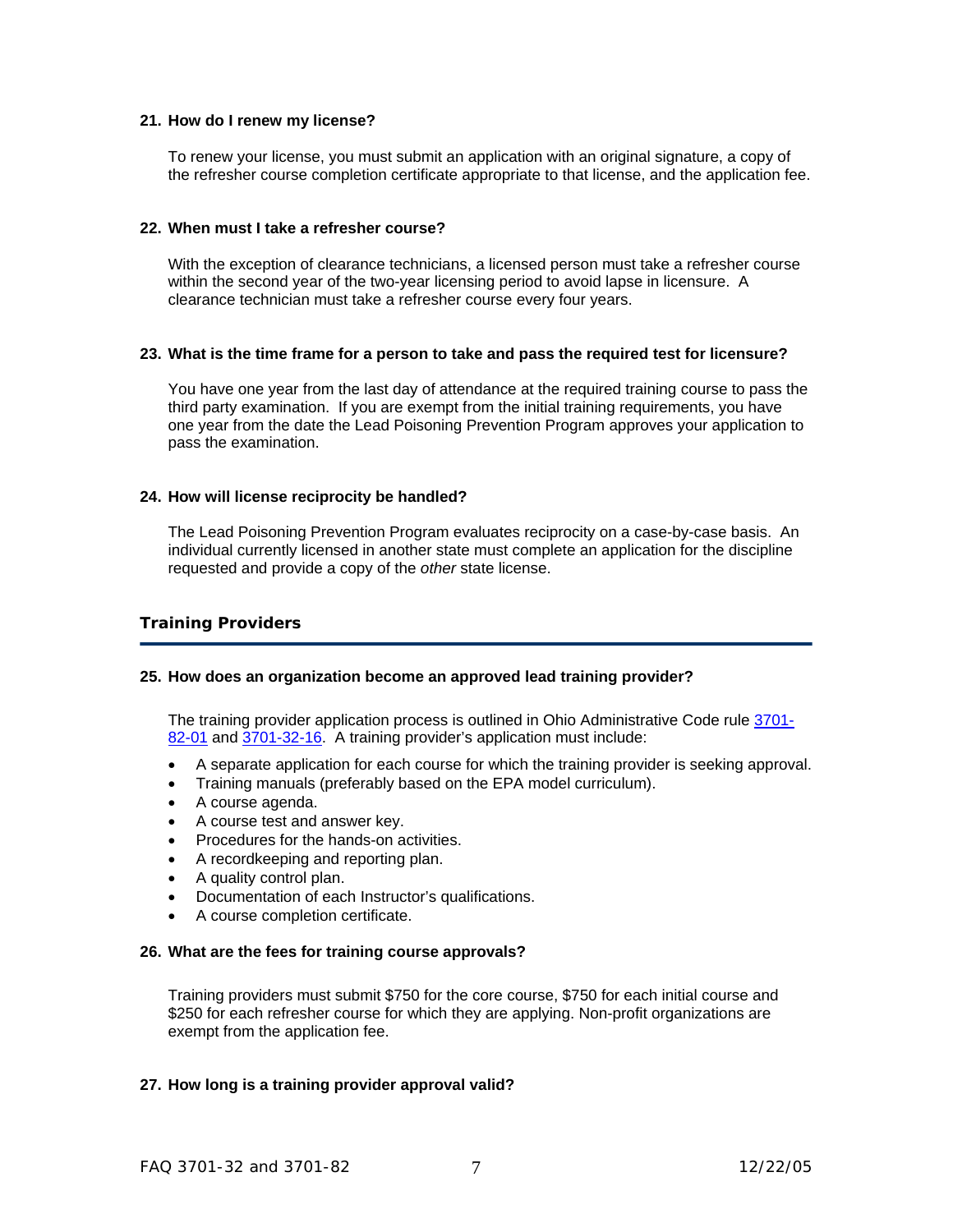Training provider approval is for three years from the date of issuance.

# **28. Is there a difference between a clock hour and a training hour?**

 Yes. A clock hour is a 60 minute hour. Classes are taught on a training hour which equals 50 minutes of actual learning.

# **Lead Risk Assessors, Lead Inspectors and Lead Clearance Technicians**

# **29. Can a lead risk assessor write lead abatement project specifications?**

 No. Only a licensed lead abatement contractor or licensed lead abatement project designer may prepare specifications for the pre-abatement plan referenced in Ohio Administrative Code [3701-32-08](http://www.odh.ohio.gov/rules/final/f3701-32.aspx) (I)(4). A lead risk assessor recommends abatement options for identified lead hazards and recommends prioritization for addressing each hazard in a risk assessment report.

### **30. Can a licensed clearance technician conduct limited testing, screening, surveying, or evaluation for the presence of lead-based paint or lead-based paint hazards?**

 No. Clearance technicians are licensed to perform clearance examinations on nonabatement projects only. They cannot collect samples for limited testing, screening, surveying or evaluation of a property.

# **31. Can a licensed lead inspector or lead risk assessor conduct limited testing, screening, surveying, or evaluation for the presence of lead-based paint or lead-based paint hazards?**

 Yes. Partial testing for the presence of lead-based paint or lead-based paint hazards is permitted, if less than a full lead inspection or risk assessment is needed or desired. Their report should reflect that testing was less than a full lead risk assessment or lead inspection.

# **32. What activities must be reported to ODH on the Lead Inspection/Risk Assessment/Clearance Examination Monthly Summary form?**

 All paint testing, environmental sampling and clearance examinations conducted in a residential unit, child daycare facility or school is to be reported on the Monthly Summary form. This includes all full or partial risk assessments or inspections and all clearance examinations. This does not include section 8 Housing Quality Standard inspections.

# **33. What procedure do I follow for using an X-ray fluorescence analyzer to test for the presence of lead in paint, or for performing a lead inspection of a residential unit, child day care facility or school?**

 You should follow the most current *HUD Guidelines for the Evaluation and Control of Lead-Based Paint Hazards in Housing,* Chapter 7, *Lead-Based Paint Inspection.*

# **34. Are composite dust wipe samples acceptable for use in Ohio?**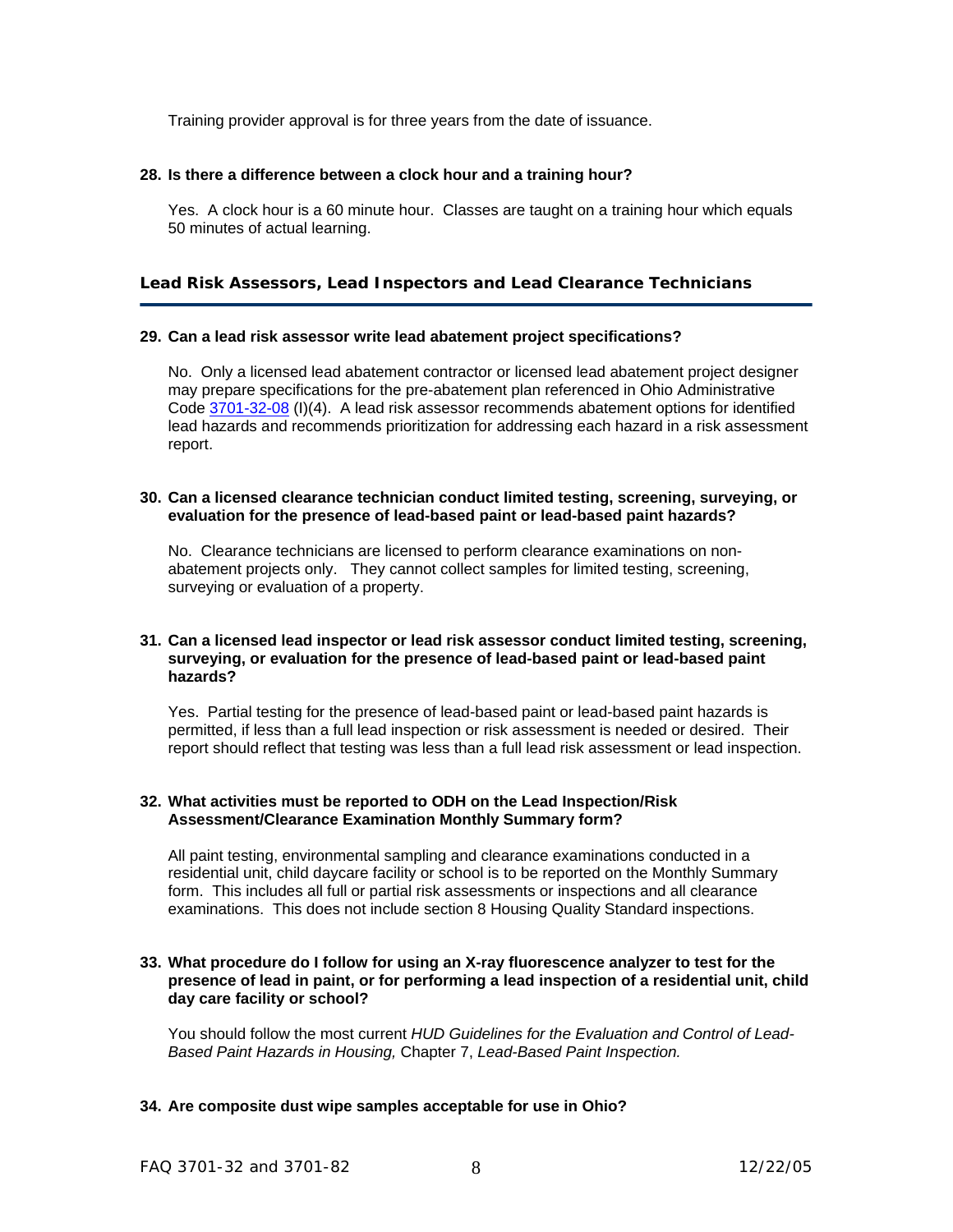Single-surface sampling techniques shall be used, unless the lead risk assessor or lead inspector can provide quality control data from an Ohio approved environmental lead analytical laboratory indicating proficiency for composite dust samples and the lab is able to achieve a minimum detection limit of 20 micrograms per square foot of sample area.

# **Lead Abatement Contractors/Workers/Project Designers**

#### **35. When is a licensed lead abatement contractor or project designer required for construction work in residential, child day care facilities, or schools?**

- For work on a property with a lead hazard control order.
- For persons who prepare specifications for lead abatement.
- For any work where lead abatement is intended either because federal rules require abatement of lead hazards or lead abatement is preferred by the owner or other funding source.

# **36. If I am licensed as a project designer, do I need to be licensed as a contractor, too?**

 No. A licensed lead abatement project designer can perform all the duties of a lead abatement contractor.

#### **37. When must a lead abatement contractor or lead abatement project designer be present at the lead abatement work site?**

- **During work site preparation.**
- **During post abatement cleanup.**
- At any other time lead abatement is conducted, the designated contractor or project designer shall be present at the worksite or shall be able to become present at the worksite within two hours. If not present at the worksite, the designated contractor or designer shall be available for immediate consultation by telephone, pager, or answering service.

#### **38. If I am licensed either as a lead abatement contractor or a lead abatement project designer, do I also need to be licensed as a lead abatement worker to perform lead abatement?**

 No. Licensed lead abatement contractors and lead abatement project designers can perform lead abatement, as well as supervise lead abatement workers performing lead abatement.

# **39. If I have completed the lead abatement contractor training course, can I be licensed as a lead abatement worker instead?**

 Yes. The lead abatement contractor course includes the material covered in the lead abatement worker course.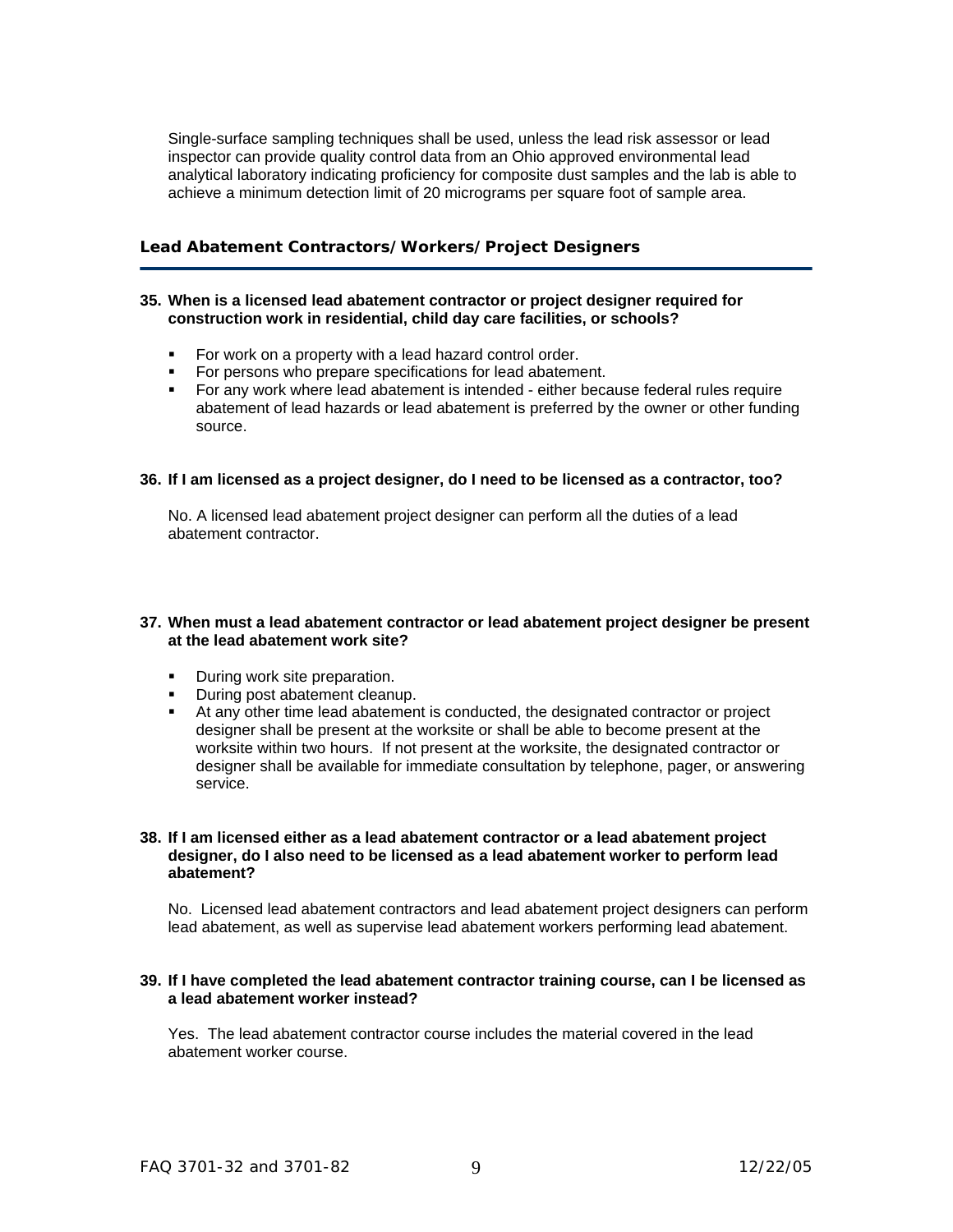# **40. For abatement involving window replacement, once a licensed person has removed the window, can a non-licensed person, such as a lead-safe renovator, install the new window?**

 No. Only licensed individuals may perform the lead abatement duties which include removal *and* replacement of the leaded components, i.e. windows, sashes, sill, casings, etc. Clearance for the lead abatement occurs after the project is complete, that is, after removal and replacement of the leaded window and/or components.

### **41. For abatement involving installation of exterior siding, once a licensed person has installed the dust tight barrier, i.e. house wrap or foam board, may a non-licensed person, such as a lead-safe renovator, install the siding?**

 Yes, but only after the dust tight barrier has passed a visual clearance performed by a licensed risk assessor or inspector. A final clearance examination must be performed after the installation of the siding. If the final clearance fails, the designated lead abatement contractor is responsible for clean up and subsequent clearance examinations.

# **42. Can the 10 day prior notification period be waived?**

 No. Division (A)(4) of section 3742.07 of the Ohio Revised Code requires the ten calendar day prior notification period before beginning a lead abatement project.

# **43. How must I notify ODH to change the designated lead abatement contractor or lead abatement project designer for a lead abatement project?**

 The prior notification for the original contractor or project designer must be ended by submitting a revision with the completion date showing the last date this contractor will be responsible for this project. An original prior notification for the new contractor or project designer must be submitted picking up where the other contractor left off. A phone call to our office should also be made to let us know this is what is being done.

# **44. Can a lead abatement contractor revise a prior notification after it has expired?**

 Yes. A lead abatement contractor has a 30-day grace period to file a revision once a prior notification expires (the completion date listed on the last prior notification submitted is the expiration date). Once the 30-day grace period passes, the contractor must file a new ten day original prior notification and the project cannot start until the ten-day waiting period ends.

# **45. How often is personal air monitoring required?**

 The program suggests that you call the [Occupational Safety and Health Administration](http://www.osha.gov/SLTC/constructionlead/index.html) (OSHA) at (800) 582-1708 for information on these issues. However, for the purposes of meeting Ohio Administrative Code personal air monitoring requirements; personal air sampling should be performed by each designated lead abatement contractor annually. The designated lead abatement contractor shall sample at least one employee per job classification for the duration of one project.

# **46. Where can I obtain personal air monitoring equipment?**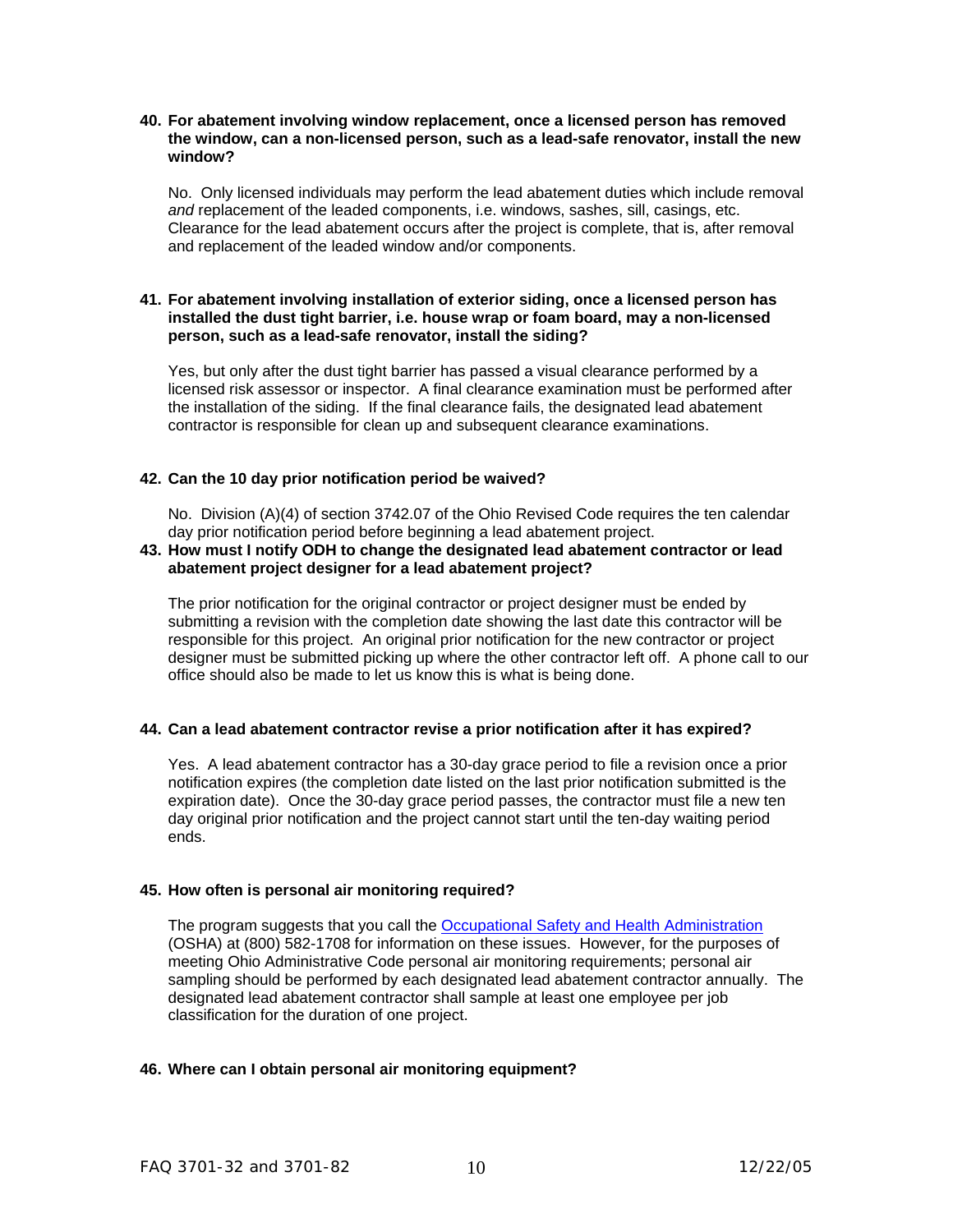Personal air monitoring equipment can be purchased through your local safety supply company. Also, ODH has an air monitoring equipment loaner program available to licensed lead abatement contractors at no cost. For more information concerning the loaner program, contact program staff at (877) 668-5323.

# **47. If I intend to totally demolish a residential unit, child daycare facility or school that contains or may contain lead, does the work need to be done by licensed individuals?**

 No, the workers and their supervisor are not required to be lead licensed when demolishing a building since the residential unit, child daycare facility or school will no longer exist. However, you should check with local, state and federal agencies for other requirements. Contact the [Ohio EPA](http://www.epa.state.oh.us/dsiwm/) about construction and demolition debris at (614)728-3890.

# **48. Do I need to be licensed to demolish a home or property that is under a lead hazard control order?**

 No, the workers and their supervisor are not required to be lead licensed when demolishing a building since the residential unit, child daycare facility or school will no longer exist. However, you should check with local, state and federal agencies for other requirements. The Childhood Lead Poisoning Prevention Program must be consulted with to determine what needs to be done to have the orders lifted from a property when the building(s) will be demolished.

### **49. What are the requirements for disposal of lead-contaminated waste generated at a lead abatement work site?**

 Contact the Ohio Environmental Protection Agency (OEPA) for information on these issues. The phone number for the OEPA, Division of Solid Waste, is (614) 644-2621.

# **50. Is a commercial building subject to the lead rules of the Ohio Administrative Code Chapter 3701-32?**

 The portion of a commercial building that is used or will be used as a residential unit, child daycare facility or school, is subject to the OAC 3701-32 requirements. This includes all areas being converted to a residential unit, child daycare facility or school.

# **Clearance Examination Procedures**

# **51. What protocol must I follow when performing a clearance examination?**

 When determining the appropriate clearance examination protocol, a licensed lead inspector, risk assessor or clearance technician should consult with rule 3701-32-12 of the Ohio Administrative Code.

#### **52. What is necessary for containment of the work area in order to limit the clearance area to just the one room?**

 Containment of a work area to limit the clearance area includes laying a minimum of one layer of 6 mil plastic in the immediate area of the lead work, covering belongings, as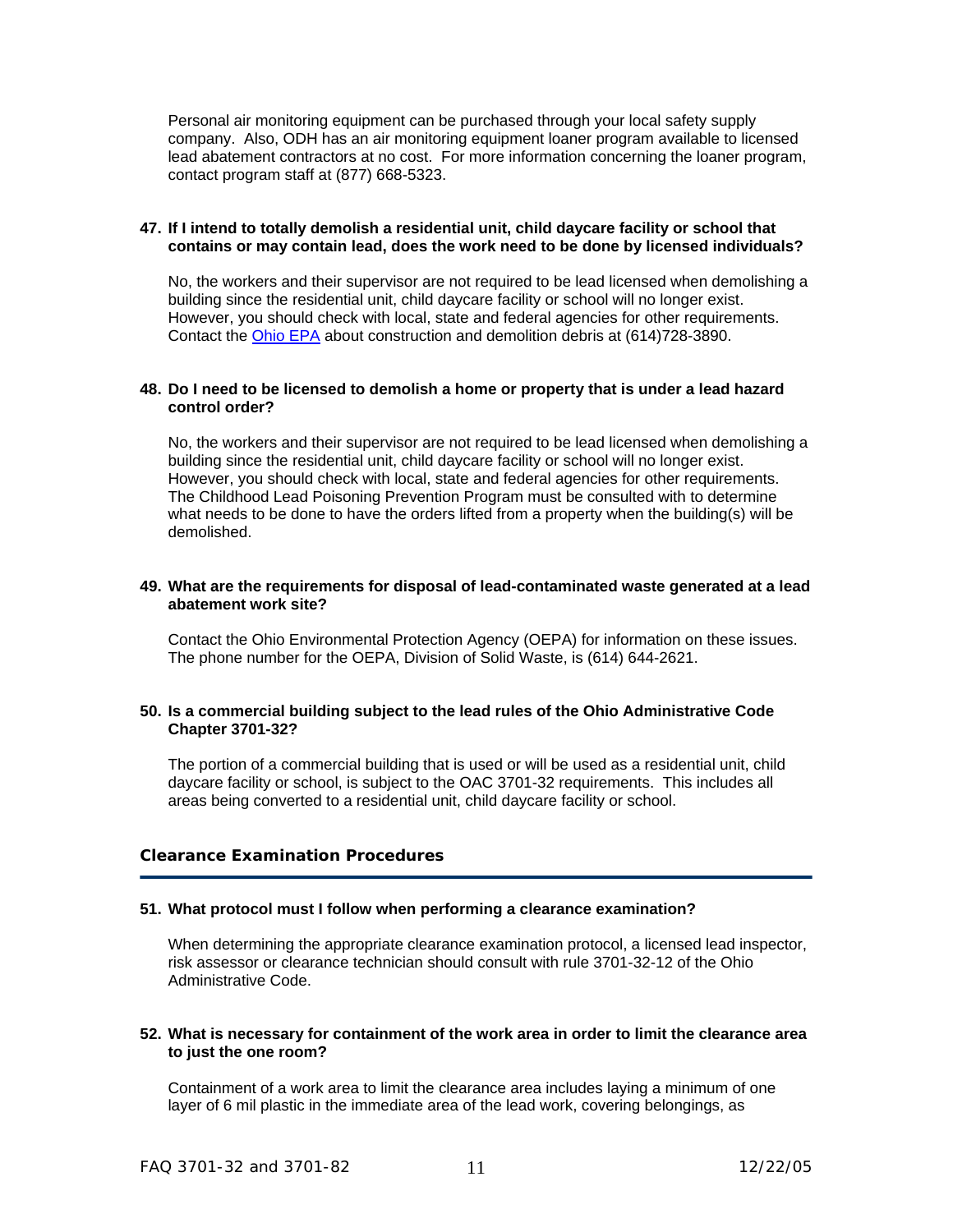necessary, and providing a vertical dust barrier by sealing doors, windows and vents to prohibit dust from leaving the work area. "Mini containment" can be used around small work areas, and plastic "zip doors" or door flaps can be used to contain the work area.

# **53. Can containment be set up so window replacement is done as exterior work requiring only a visual clearance to be done after the work is completed?**

 No. Window replacement requires collection of dust samples from the floor, window sill and window trough after the work is completed. Even if containment is established with a plastic barrier on the inside of the home at the window, and the window is removed from the outside, dust sampling is still required. A floor dust sample shall be collected within 10 feet of the containment, and window sill and trough samples shall be collected.

# **Occupant Relocation**

# **54. Can XRF analysis of clearance dust wipes be used to allow occupants to reoccupy the property after lead hazard control work (abatement or lead safe renovation)?**

 No. Clearance dust wipes must be analyzed by an Ohio approved laboratory and pass clearance prior to the occupants reoccupying the property. There is no process in place for an XRF to become an approved Ohio Environmental Analytical Laboratory.

# **55. Can occupants remain in the home during window replacement?**

 The occupants may remain in the home only if containment can be established to protect them from dust and to prohibit access to the work area. Occupants must have bathroom and kitchen access if they remain in the home but may not enter the contained work area. They must also have an entry way to/from the home that is outside the work area, free from dust, debris and other hazards.

 Occupants may NOT reoccupy the work area until the area has been cleaned, passed a visual examination, and dust samples pass clearance.

#### **56. When must occupants be relocated during lead hazard reduction (lead abatement or lead-safe renovation) work?**

 Occupants shall not be permitted to enter the work area (the area where lead hazard reduction work is being performed) and any containment area associated with lead hazard reduction activities. Occupants shall be relocated before and during lead hazard reduction activities unless:

- Treatment will not disturb lead-based paint, dust-lead hazards or soil-lead hazards.
- Only the exterior of the dwelling is treated, and windows, doors, ventilation intakes and other openings in or near the work area are sealed during lead hazard reduction work and cleaned afterward, and entry free of dust-lead hazards, soil-lead hazards, and debris is provided.
- **Treatment of the interior will be completed in one 8-hour period, and the work area is** contained to prevent the release of leaded dust and debris into other areas, and treatment does not create any other safety, health or environmental hazards.
- Treatment of the interior will be completed in five calendar days, the work area is contained to prevent the release of leaded dust and debris into other areas, treatment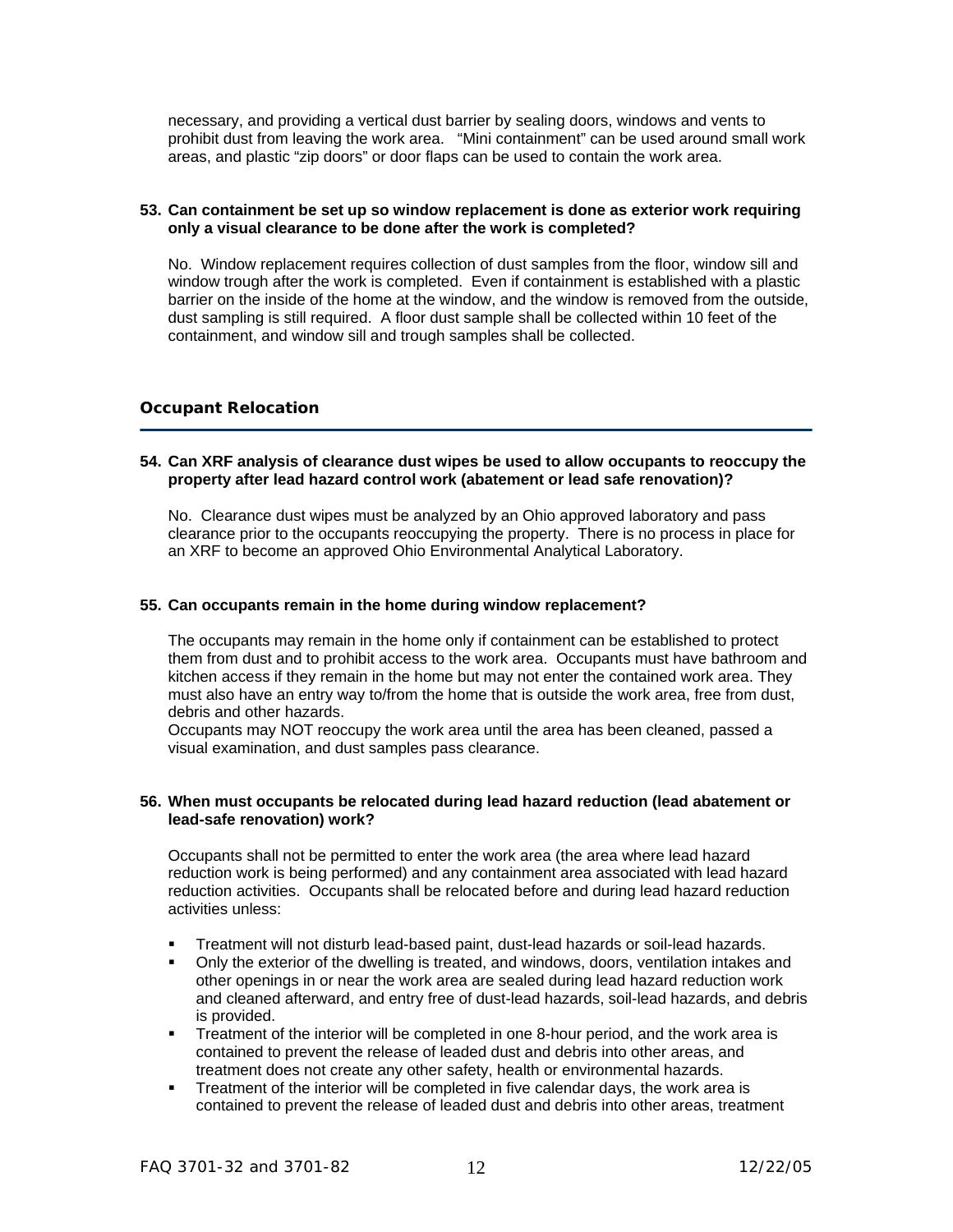does not create other safety, health or environmental hazards; and at the end of each work day, the work area and the area within at least 10 feet of the containment area is cleaned to remove any visible dust or debris, and occupants have safe access to sleeping areas, and bathroom and kitchen facilities.

Occupants may NOT reoccupy the work area until it has been cleaned, passed a visual examination, and dust samples pass clearance.

# **57. Lead abatement is being done on a 10-unit apartment building that has some units occupied. Must the occupants be relocated during the abatement?**

The occupants may remain only if:

- The work area is contained to prevent the release of leaded dust and debris into other areas and prohibit access to the work area.
- **Treatment does not create other safety, health or environmental hazards.**
- At the end of each work day, the work area and the area within at least 10 feet of the containment area is cleaned to remove any visible dust or debris.
- Occupants have safe access to sleeping areas, and bathroom and kitchen facilities.

 If there is only one common area entryway to the individual apartment units, this entryway will be part of the work area and the occupants must be relocated.

 Occupants may NOT reoccupy the work area until it has been cleaned, passed a visual examination, and dust samples pass clearance.

# **58. Is there error with the required Lead Disclosure language found in the Ohio Administrative Code (OAC) 3701-32-15 (E)? The Lead Disclosure language is required on all reports concerning lead based paint and lead hazards.**

 Yes, the second paragraph in OAC 3701-32-15 (E) should read "Ohio law (section 5302.30 of the Revised Code) requires …" This corrected language shall be displayed at the top of any clearance examination, lead inspection, lead-based paint sampling, lead risk assessment, lead hazard screen risk assessment, other lead assessment activity, or lead abatement project report prepared for a residential unit.

# **Environmental Lead Laboratory Approval**

# **59. When is it necessary to be approved as an Ohio Environmental Lead Laboratory?**

 Any person or a laboratory providing or offering to provide lead analysis in air, dust, soil, paint film where the samples have been collected from a residential unit, child day care facility or school, must be approved by the director of health.

# **60. How do I apply for Environmental Lead Analytical Laboratory Approval?**

 The application procedure is outlined in Ohio Administrative Code 3701-82-02(B). The laboratory seeking approval must submit all of the following:

- A completed application.
- **Proof of accreditation from an accrediting laboratory that participates in the National Lead**